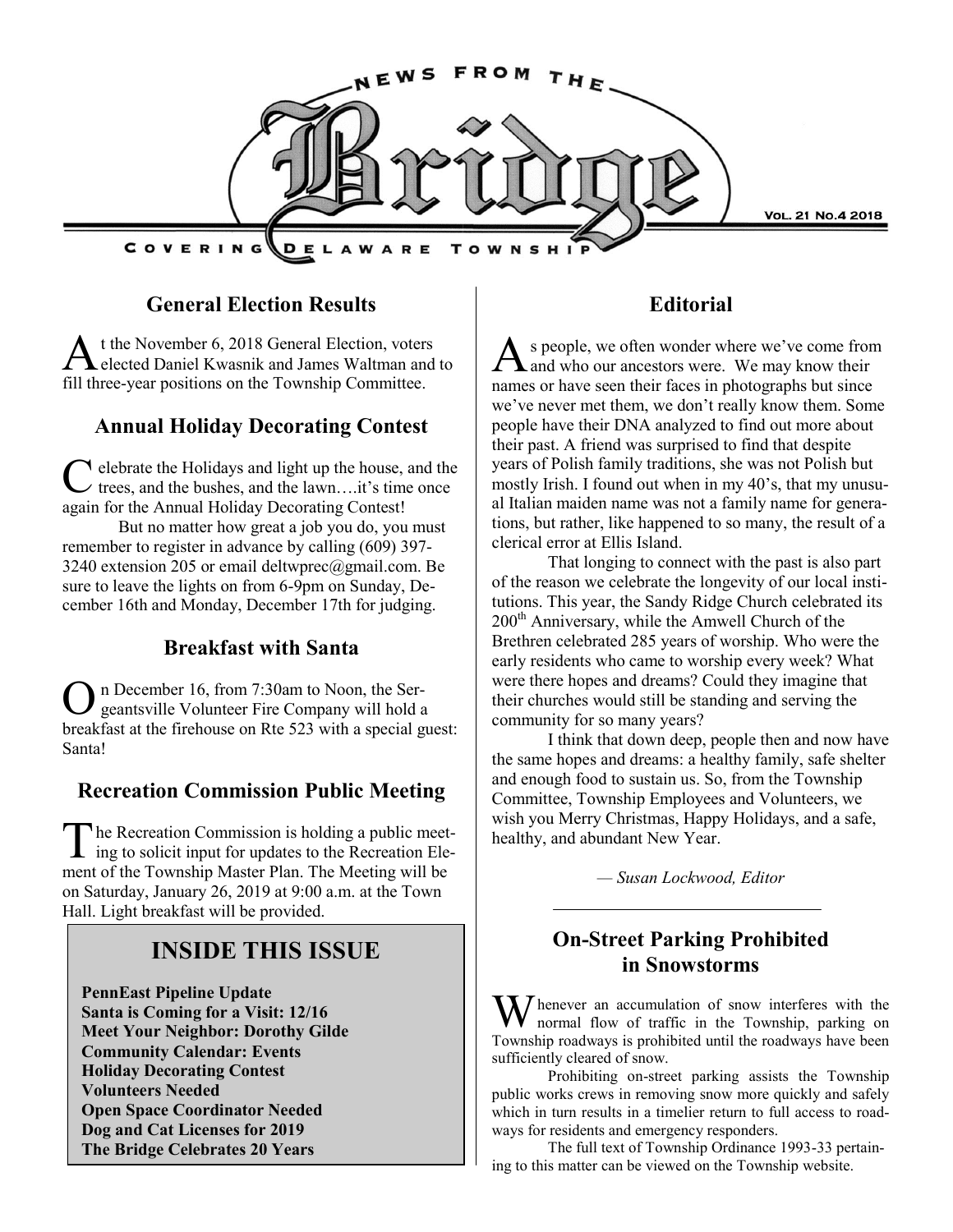### **Meet Your Neighbor: Dorothy Gilde**

*by Susan Lockwood*

 $\sum$  hen you enter Sergeantsville from the south, you look across a farm field and see the village spread out before you. You can thank Dorothy Gilde for preserving that view. Dorothy Gilde was born Dorothy Wischner in Jersey City. When she was one year old, her parents Albert and Anna moved her and her two older brothers, Harold and Edgar, to a 20-acre farm near the covered bridge in Delaware Township.

Mrs. Gilde's earliest memories are of owning a cow for milk to make butter, horses to plow the fields, and lots of chickens.

As a girl, she helped candle, box, and size eggs so that each week her father could go to Jersey City to cover his "egg route." She remembers climbing on top of the hay in the hay wagon, until her father shooed her off, and riding on the plank for flattening the ground pulled behind the plow. Dorothy's best friend was Virginia Dooley (Kurr) who lived in Rosemont. They "were like twins" riding their bikes everywhere. They remained best friends for life. Together they skated on the pond by the covered bridge with other local youngsters. Her father created an "ice sleigh" for them and her mother would bring out a "picnic lunch" when everyone was skating. She says they also sledded down Pine Hill Road.

Brother Harold was eight years older than she, so in 1947 Dorothy's Dad gave Harold the farm and moved the rest of the family to the 42-acre farm in Sergeantsville where Dorothy still resides.

Dorothy's husband Alfred was also from Jersey City. He was seven years older than she, and friends with her brothers. She says her Mother told her that she insisted while the boys played marbles they had to rock Dorothy in her cradle. When the family moved to Delaware Township, Alfred continued to visit. When Alfred became a Marine and went into the service during WWII, Dorothy wrote letters to him for his mother. After returning from the Service, Dorothy and Alfred were married in 1947 in Jersey City in the Zion Lutheran Church where both sets of parents had been married and where Dorothy and her brothers were baptized.

Alfred also loved to farm, so he moved to Delaware Township to live with Dorothy and her parents. On their farm they had 13 cows, pigs, and chickens. They raised hay and corn and had a vegetable garden. Alfred helped her father with his egg route in Jersey City.

In 1957, Dorothy accompanied a friend to RCA in Branchburg. Although not seeking a job herself, her friend convinced her to fill out paperwork so they could work together. Dorothy got the job but her friend did not. She ended up working for RCA for 32 years, assembling transistors.

Mrs. Gilde's beloved husband passed away in 1996. A few years later, Mrs. Gilde decided to preserve her farm in Sergeantsville. She said that she wanted to preserve it because "it was a wonderful time when people farmed" and she wanted her farm to remind everyone of that time. The farm was preserved in 2006.

At 87 years young, Dorothy Gilde lives in her home with her nephew Bill Reed. She is active with the Delaware Township Seniors' Group assisting when she can with trip organizing. She says, "I love Delaware Township. I'll never move away. It is my home forever."

### **Hunterdon County Strategic Park and Open Space Plan**

Hunterdon County has completed a draft Hunterdon<br>County Strategic Park and Open Space Plan. This unterdon County has completed a draft Hunterdon comprehensive plan identifies our community's collective park and recreation needs and enables proactive planning for the future of the County Park System.

The Strategic Park and Open Space Plan draft will be adopted as an element of the County's Master Plan and has been introduced by the County Planning Board for public comment. Based on public input from previous public hearings and comments and questions submitted to the Board, the draft has been revised and reintroduced.

The County is accepting questions or comments on the revised draft via phone (908) 788-1490, letter to Hunterdon County; Route 12 County Complex; Building #1; 314 State Route 12; PO Box 2900; Flemington, NJ 08822-2900 or via a comment form found on the County's website. The deadline for comment or question submission is December 5th, 2018.

The Hunterdon County Planning Board will hold a public hearing about the revised plan on December 6th, 2018 at 8:15 am in the Planning Board Conference Room, located at the Route 12 County Complex, Building #1, 314 State Route 12, Flemington, NJ 08822.

#### **Ice Skating Rink**

The Recreation Commission is working with Dela-<br>ware Township School Board to reopen the tempohe Recreation Commission is working with Delarary ice skating rink at the School. Please check the township web site for updated information.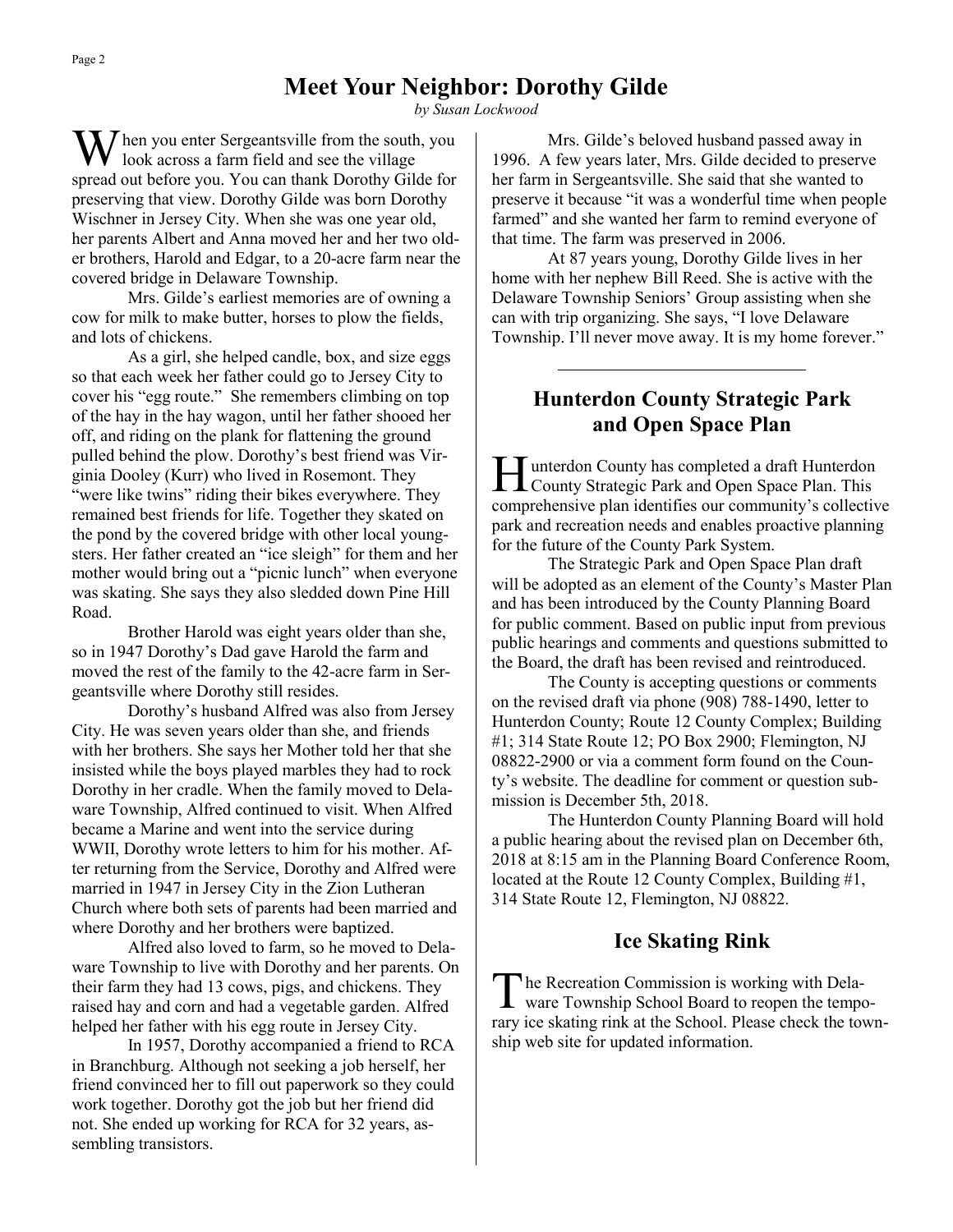#### **Hunterdon Helpline**

Hunterdon Helpline (HH) began 49 years ago as a<br>teen hotline, answering calls from teens about any unterdon Helpline (HH) began 49 years ago as a subject or need and providing them the connection to appropriate programs and services. Over almost five decades, Helpline has evolved to where it is today: a 24-hour helpline answering the needs of at-risk populations trying to navigate the system and find answers to their life challenges.

In addition to First Assist, the umbrella division of Helpline that answers a client's first call, Helpline has a variety of programs and services to assist with emergency needs and family, health and employment needs. Partnering with other organizations in the county, Helpline links clients to their programs and services when appropriate after assessing the client through the intake process.

Helpline offers a wide variety of services. Divisions include: First Assist; Senior & Disability Services; Literacy Services; Hunterdon Hispanos; Community Translation Center; Wellness4Success; and WORKconnectivity.

For example, Hunterdon Helpline runs a Telephone Reassurance service for seniors that provides daily check-ins. A client is called once or several times a day to make sure all is well, medicine is taken, meals are not forgotten Sometimes just a friendly chat is all that is needed to brighten someone's lonely day.

For more information about Hunterdon Helpline, contact: www.helplinehc.org or info@helpolinehc.org or 908-782-4357.

#### **Crossword: Winter Wonderland**



#### ACROSS DOWN

- 
- 
- 
- 9. Snow runners 8. Let it
- 
- 3. Mukluks, e.g. 1. Famous snowman 5. Lost by 3 little kittens 2. Eaves dropper? 7. Hot milk drink 4. Cold weather jacket 8. Cardigan, e.g. 6. Neck warmers 11. A source of warmth 10. Luge or skeleton

#### **Open Space Coordinator Needed**

The Township's Open Space Coordinator, Bob<br>Hornby, left to take a job with the Hunterdon he Township's Open Space Coordinator, Bob County Farmland Preservation program. Therefore the Township is seeking a new Open Space Coordinator.

An Open Space Coordinator works to preserve Farmland and Open Space lands on behalf of the Township. The successful candidate must do the following:

1. Work with property owners, informing them of all options for preserving their land and from beginning to end, walks them through whichever process works best for their land;

2. Work with attorneys, surveyors, and appraisers to complete the technical information required for land preservation from inception to closing;

3. Work with State, County and Non-profit agencies to obtain funds for land preservation projects;

4. Attend meetings during the day on behalf of the Township, with the State, County and Non-profit agencies as needed;

5. Attend evening meetings with the Township Open Space Committee;

6. Keep track of Open Space funding;

7. Apply for State, County and Federal grant and other funding to effectuate open space preservation; and

8. Maintain the Township's Open Space Plan, Planning Incentive Grant plan, and Targeted Farm list to satisfy requirements for State, County, Federal and other funding.

The Township will provide assistance to the chosen candidate to learn the intricacies of the open space and farmland preservation programs. This is an hourly position with limited hours. The salary will be based on experience but ranges from \$10 to \$20 per hour. Please submit a letter of interest to Jodi McKinney, Delaware Township Clerk, EOE by January 15, 2019 at Jmckinney@delawaretwpnj.org or call (609) 397-3240 x 205 for any questions.



*Crossword answers next issue.*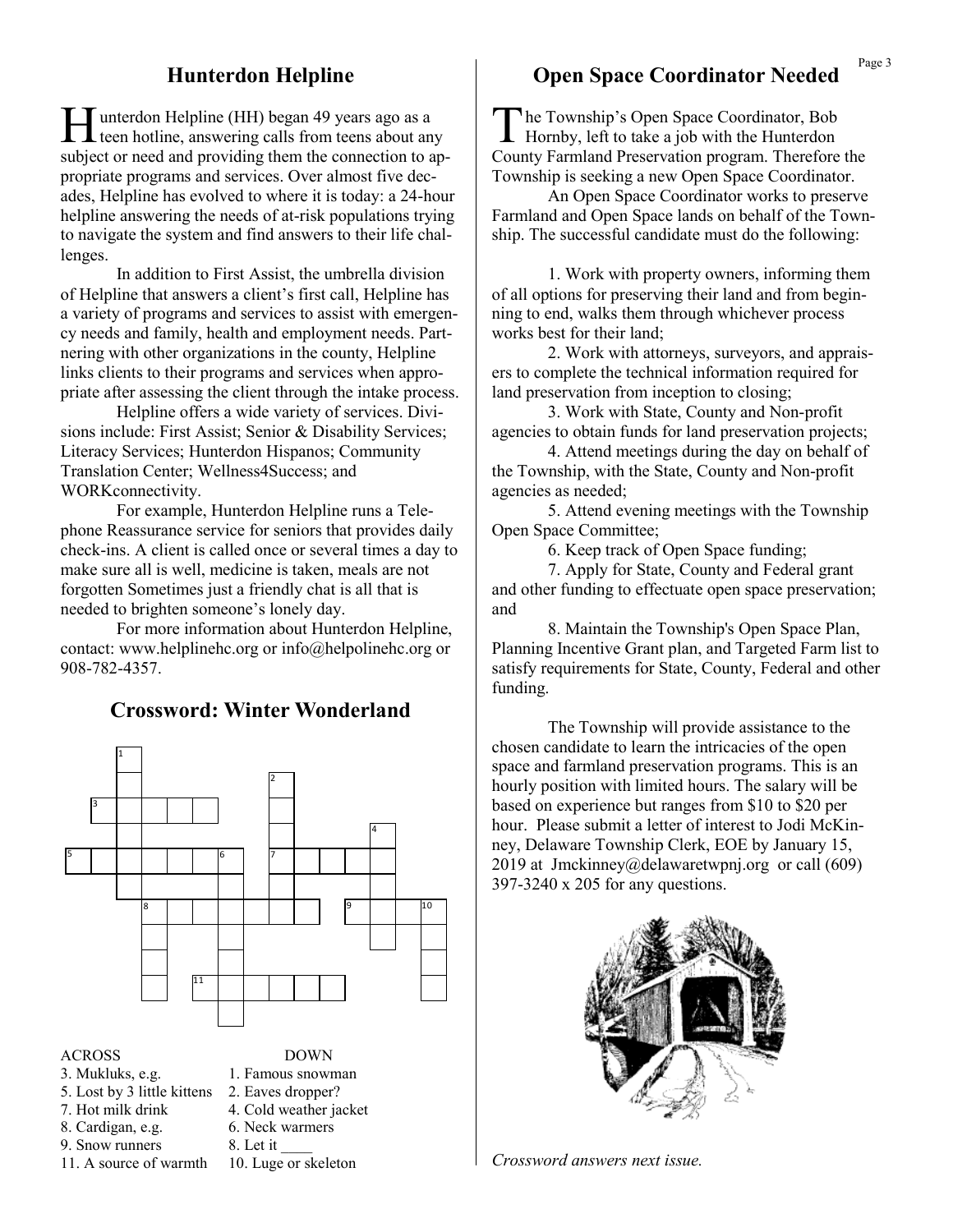## **St. Baldrick Says 'Thank You!' Bridge Watch**

F or the sixth year in a row the St. Baldrick's Head-<br>Shaving Event and Auction held at Sergeantsville Shaving Event and Auction held at Sergeantsville Fire House on September 30th was a huge success. The event surpassed its annual goal of \$40,000 and is showing a six year total over \$305,000. The St. Baldrick's Foundation is the largest private funder of childhood cancer research grants. Funds collected locally have funded four promising new research projects.

In addition to the head shaving, live and silent auctions, food and music, this year's event featured card making for inpatient children at Memorial Sloan Kettering Cancer Center. It was truly heartwarming to see the community come together in an effort to take childhood back from cancer and I offer my sincerest thanks to all who continually support the event and help to raise awareness of the desperate need for funding childhood cancer research. It was truly an amazing day of community spirit.

A heartfelt thank you to: the Boy Scouts who swept up hair and taught younger children wood crafts; the Girl Scouts who made and instructed others on card making; the DTS students who distributed swag bags and thanked the shaves; the DTS Class of 2018; and to shavees, volunteers, attendees and those who contributed, thank you!

If you were not able to attend the event and wish to make a donation, please visit www.StBaldricks.org . And, if you missed the event, please mark your calendar for September 29, 2019 as Sergeantsville Fire Company hosts the 7th Annual St. Baldrick's Event. Plan now to join us next year and be a hero to a kid fighting cancer!

In the mean time, be sure to look for the St. Baldrick's float at the annual Holiday Parade in Flemington on December 9th as we partner with Jersey Mike's for one last fundraiser in 2018.

### **JCP&L: Critical Customer Care Program**

If any member of your household depends on electrical-<br>ly operated life-support equipment, please call JCP&L ly operated life-support equipment, please call JCP&L at 1-800-662-3115. JCP&L will send a form that must be completed and signed by your doctor each year to verify that you have life-support equipment. When the completed form is received, your name will be added to JCP&L's critical care list.

The list will be used during power outages to contact all critical care customers by telephone if the outage may affect electric service for more than 24 hours. In addition, the list will be provided to County and municipal Offices of Emergency Management. There is no charge for this service. JCP&L also recommends that customers have a contingency plan such as a battery backup. If you have any questions about the Critical Customer Care Program, or to sign up, please call 1-800-662-3115.

In your neighborhood, you may be surprised to find the you have one or more of our Township's 23 historic n your neighborhood, you may be surprised to find that bridges that are listed on the State and National Registers of Historic Places.

These bridges fall into one of two categories: stone-arch or truss (either wooden or metal).

What makes these bridges historic? A bridge will qualify for historic registry status primarily based on the age of the stone work or truss construction, and its good, original condition. (Not whether or not George Washington rode across it!) Hunterdon County in general has a wealth of beautiful early bridges which fall in these categories.

The Township is fortunate that so many of our bridges are registered as historic because this status provides some additional protection against wholesale bridge demolition and replacement with modern materials and design when bridge repair or restoration is required.

Sometimes things go bump in the night and we discover at first light that our neighborhood bridge, which may be on the list of historic properties, has been damaged in some way. When this occurs, notify our Township Clerk, Jodi McKinney (609 397-3240) and our Township Public Works Dept. (609 397-3530) immediately, as public safety could be at risk.

But beyond that, the repairs should be properly addressed. The Township's Historic Advisory Committee (HAC) is notified immediately of bridge damage and will be in touch with the Hunterdon County Superintendent of Bridges to review the damage and to be certain the repairs will not be so extreme as to disqualify the structure from its Historic Registry status.

The County and Township public works departments are aware of the public interest and value in preserving our historic structures, and traditionally cooperate with each other and the Township Committee when these historic structures are damaged. The County also works closely with the State Historic Preservation Office (SHPO).

The Delaware Township Historical Society (DTHS) has created a listing of all historic bridges in the Township which has been shared with the Township and County Public Works Departments for their reference when responding to damage reports, or when planning scheduled bridge upgrade or repair work. We will also post this list on the Township website for your reference.

The HAC and DTHS encourage every citizen to be a Bridge Watcher! Do not hesitate to report any damage or other activity you observe that is affecting our bridges to the Township Clerk or Public Works Department.

Our bridges are treasures that deserve to be respected, protected and admired. Check out your closest neighborhood bridge and keep an eye on it.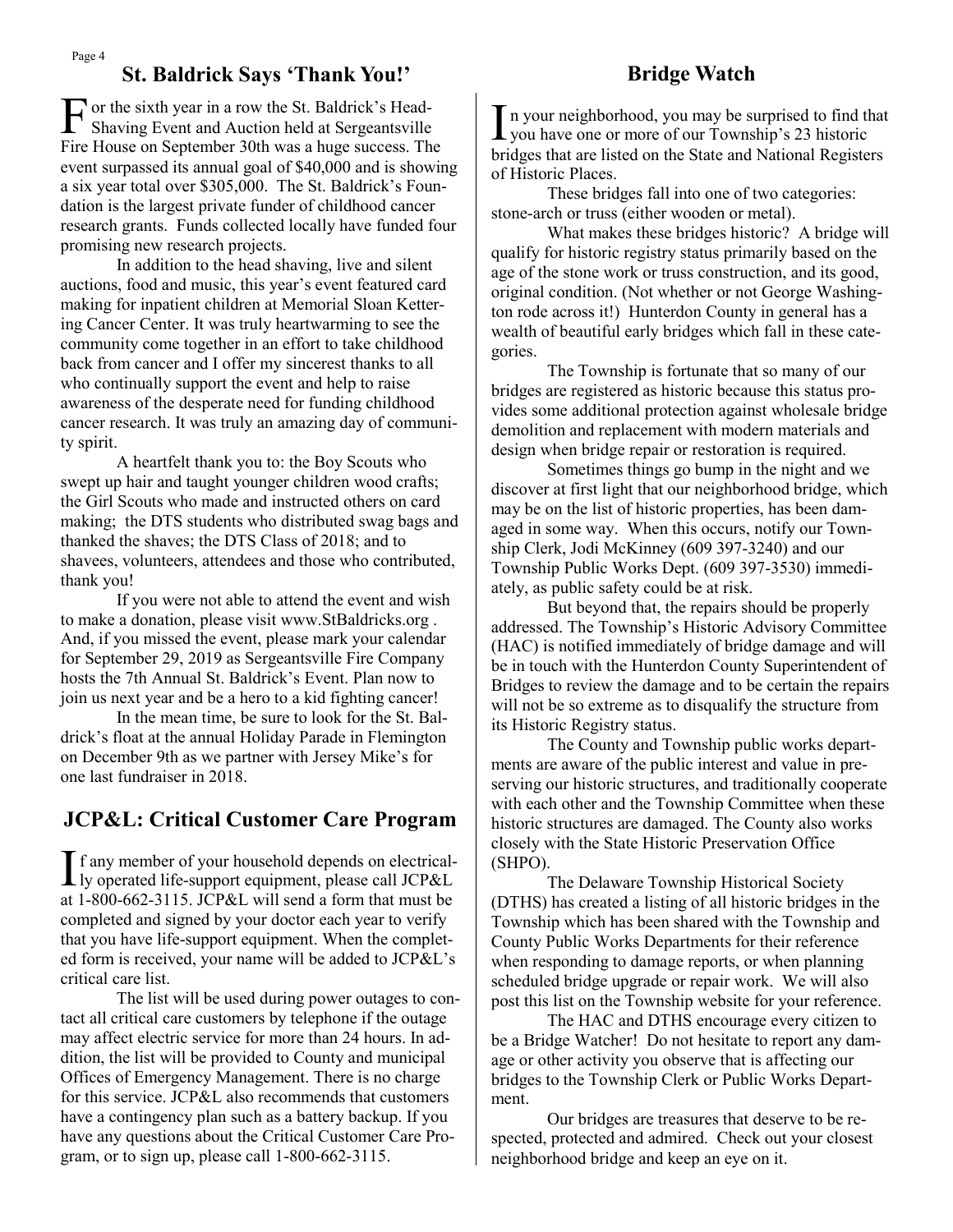#### **The Bridge Newsletter Celebrates 20 Years and Seeks New Volunteers**

T he Township's newsletter first began with Volume 1, Issue 1 in December 1998. Back then, few had heard of "social media" although "online" communication was growing.

The first edition had the name "Homestead," but also included a "Newsletter Naming" contest so the community could suggest a more appropriate name. The winners were Cindy and Mick Chianese who provided the name, "News from The Bridge, Covering Delaware Township." We also sought a logo design and Christopher Dane provided the logo that we still use today.

The first editorial board was comprised of Judy Allen, Christine Frenchu, Marfy Goodspeed, Nora Mathews, and the late Mimi Upmeyer.

In the second issue, we introduced the "Meet Your Neighbors" column and described it as "an ongoing column devoted to interesting people, places and businesses in Delaware Township." The first "neighbor" in 1999 was the Whiskey Run Herb Farm and since then we have highlighted 80 people and/or businesses that make Delaware Township vibrant and interesting.

As we begin to embark on a New Year, the Newsletter Committee is grateful for all of those who have volunteered in the past, but we need more help. The Newsletter Committee meets four times per year for one hour to plan out each article and then each Committee member researches and writes their own articles. We are open to new ideas to continue and refresh The Bridge.

Would you like to help? If so, please complete the volunteer form on the Township's website and submit it to Township Clerk Jodi McKinney. If you have any questions, please contact Susan Lockwood at (609) 397-4265 or at slockwood@delawaretwpnj.org

## **Delaware Township School Calendar**

**December 22:** Early Dismissal **December 24 to January 1:** Winter Recess (School Closed) **January 2:** Classes Resume **January 21:** Martin Luther King Jr. Day (School Closed) **February 15:** Staff Development (School Closed) **February 18:** President's Day (School Closed) **March 15:** Early Dismissal - Conferences/In-Service

**April 18:** Early Dismissal - Spring Recess **April 19 to April 26:** Spring Recess

#### **Open Space Report for 2018**

D elaware Township continued its active farmland preservation program in 2018, adding a 72nd farm with 45 acres for a total of 5,095 acres preserved throughout the township.

Delaware Township leads Hunterdon county in both the number of farms and the number of acres preserved. It is ninth in NJ for number of acres preserved, one of only 77 municipalities with over 1,000 acres, and is fourth in the state in number of farms.

Hunterdon County ranks first in NJ for the number of farms preserved and second in total acreage. Since 1986, a \$3.8 million local contribution has been matched by county, state, federal, and non-profit funds towards a total investment of over \$37 million, money returned directly to the taxpayers. Preserved land remains in private hands and on the tax rolls. Delaware Township has an additional 1,800 acres preserved with Green Acres funding.

Delaware Township residents also benefit greatly from the efforts of non-profit groups working within our watersheds. Fall and winter is a great time to visit the many areas run by the New Jersey Conservation Foundation along the Wickecheoke Creek Preserve and explore the Lockatong Preserve, protected through the efforts of the Hunterdon Land Trust. And a bit of trivia, the first Hunterdon County Park was our very own Wescott Preserve near Rosemont.

### **Pipeline Update**

The various townships involved in the fight against the PennEast pipeline continue to await the decision of he various townships involved in the fight against the the Federal Court regarding access to private property. Many months ago, PennEast went to Court seeking access to residents' properties because it had received approval from the Federal Energy Regulatory Commission for its pipeline.

However, because no State approvals have been received, residents and the townships argued that it was premature to allow PennEast to begin taking private property. Recently, additional information was requested by the Court and it appears that a decision is imminent.

### **Holcombe-Jimison Farmstead**

F or information on activities at the Holcombe-<br>Filmison Farmstead go to www.holcombe-Jimison Farmstead go to www.holcombejimison.org.

The Museum's normal hours are: Open all year Wednesdays from 9:00am till 12:00pm, Every Sunday 1pm - 4pm, May through October. Tours can be arranged for any day.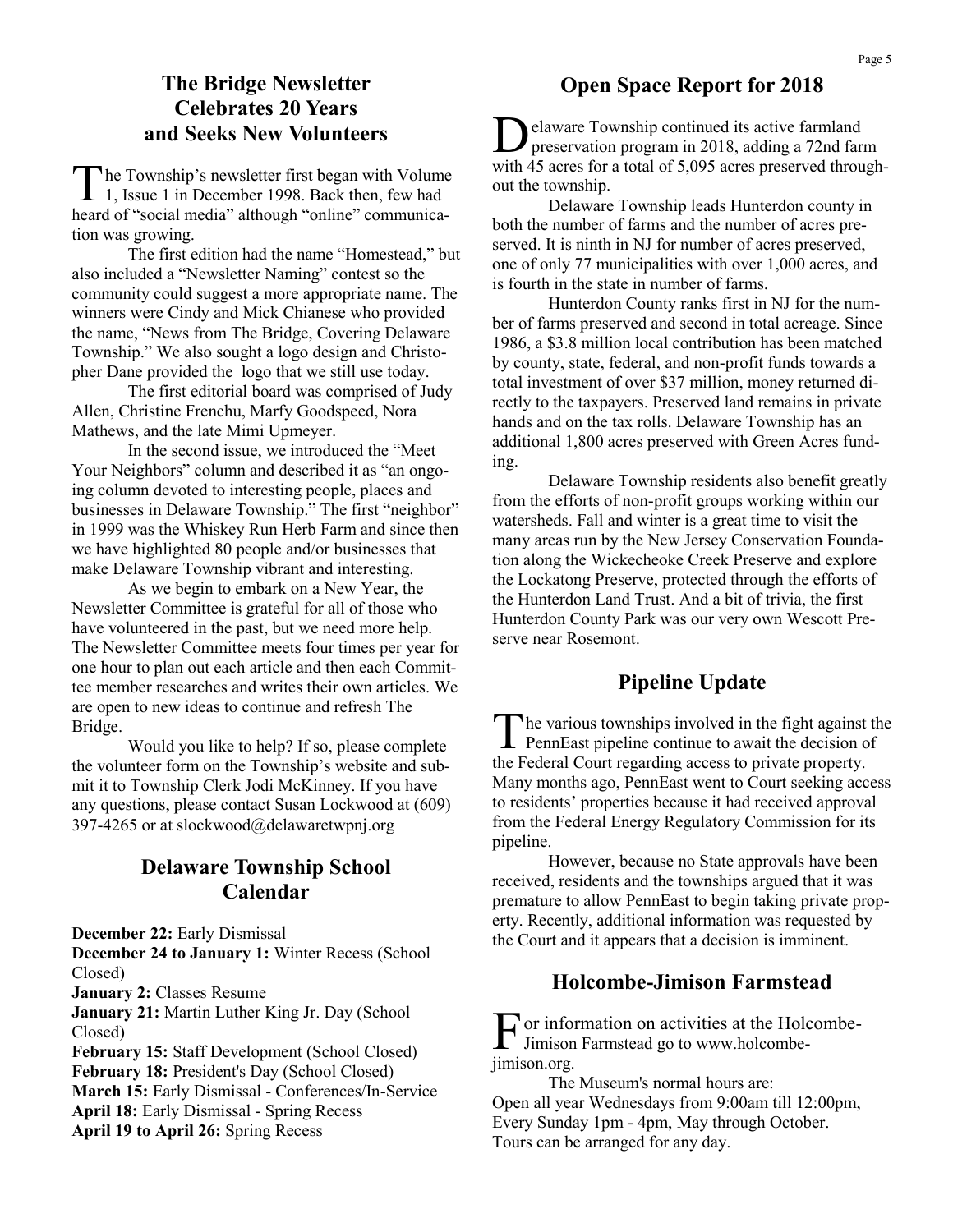# **Community Calendar**

Township Offices: **December 24:** Christmas Eve—Closing at Noon. **December 25:** Christmas—Closed. **December 31:** New Year's Eve—Closing at Noon. **January 1:** New Year's Day—Closed. **January 21:** Martin Luther King Day—Closed. February 18: President's Day—Closed.

All residents are invited to attend any and all Township meetings. Your participation and input are very important.

**Township Committee:** 7:30 p.m. 2nd & last Monday - 12/10, 1/14, 1/28, 2/11, 2/25, 3/11

**Planning Board:** 7:30 p.m. 1st Tuesday - 12/4, 1/8, 2/5, 3/5

**Board of Health:** 7:30 p.m. 1st Monday - 12/3, 1/7, 2/4, 3/4

**Open Space Committee:** 7:30 p.m. 3rd Monday - 12/17,1/22, 2/18, 3/18

**Agricultural Advisory Committee:** 7:00 p.m. 1st Tuesday - 12/4, 1/8, 2/5, 3/5

**Board of Adjustment:** 7:30 p.m. 2nd Thursday - 12/13, 1/10, 2/14, 3/14

**Recreation Commission:** 7:30 p.m. 1st Monday - 12/3, 1/7, 2/4, 3/4

**Environmental Commission:** 7:30 p.m. 3rd Wednesday - 12/19,1/16, 2/20, 3/20

**D.T.M.U.A.:** 7:30 p.m. 1st Thursday - 12/6, 1/3, 2/7, 3/7

**Shade Tree Commission:** 7:30 p.m. 4th Thursday, 1/24, 2/28, 3/28

**Historic Advisory Committee:** 7:30 p.m. 2nd Wednesday - 12/12, 1/9, 2/13, 3/13 **Newsletter Committee:** Quarterly

## **Hunterdon Harmonizers Perform at Hunterdon County Library on December 12th**

The Hunterdon Harmonizers, which are a Barber-<br>shop Chorus, is presenting a concert at the Hunterhe Hunterdon Harmonizers, which are a Barberdon County Library on Route 12 (314 Rt. 12) in Raritan Township on Thursday, December 12th at 7:00 p.m. Refreshments will be provided. However, space is limited so please make a reservation by either calling (908) 788-1434 or going online to www.hclibrary.us

## **Free Rabies Clinic: December 1 - 10 am to 12 Noon**

 $\sum$  ou are welcome to attend the free rabies clinic a<br>the Township Public Works Department on De- $\sum$  ou are welcome to attend the free rabies clinic at cember 1 from 10:00 to 12:00 noon. Pets must be on a leash or in a carrier. You can obtain a three-year rabies vaccination for pets one year old and over, or a oneyear vaccination for pets under a year old.

#### PLEASE CHECK YOUR RABIES CERTIFICATES TO SEE IF YOUR PET NEEDS A VACCINATION.

Your current rabies shot CANNOT EXPIRE BEFORE NOVEMBER 1, 2019. For example, if your rabies certificate expires 8/16/19 your pet needs to be vaccinated before you can receive the license. If you cannot attend the December 1 Clinic, contact the Hunterdon County Health Department at 908-788-1351 or visit http://www.co.hunterdon.nj.us/health/ rabiesclinics.html to learn about free clinic dates offered by other municipalities.

## **Early Reminder: Dog/Cat License Renewals January 1, 2019 - February 28, 2019**

T o renew your dog and/or cat license for 2019, applications must be received after January 1 and post -marked before February 28. Please do not submit the re -new request before January 1. There is also a drop off box at the police station next to the brick walkway available 24/7 before Feb. 28.

Licensing applications can be found on the Township website, at the Police station (visit Monday through Friday, between 8am and 3pm), and at the free rabies clinic December 1, 10 am to 12 noon at the Township garage. If your application is not postmarked by February 28, beginning March 1, 2019 late charges will be added. There are no exceptions. If you have tenants on your property, please let them know.

### **Senior Citizens**

Meetings are at Sergeantsville Volunteer Fire Company. For membership info, call President Sandra Krahling at 609-397-0145.

**December 5:** Meet at **12:00 Noon** for Christmas Party with Frankie M.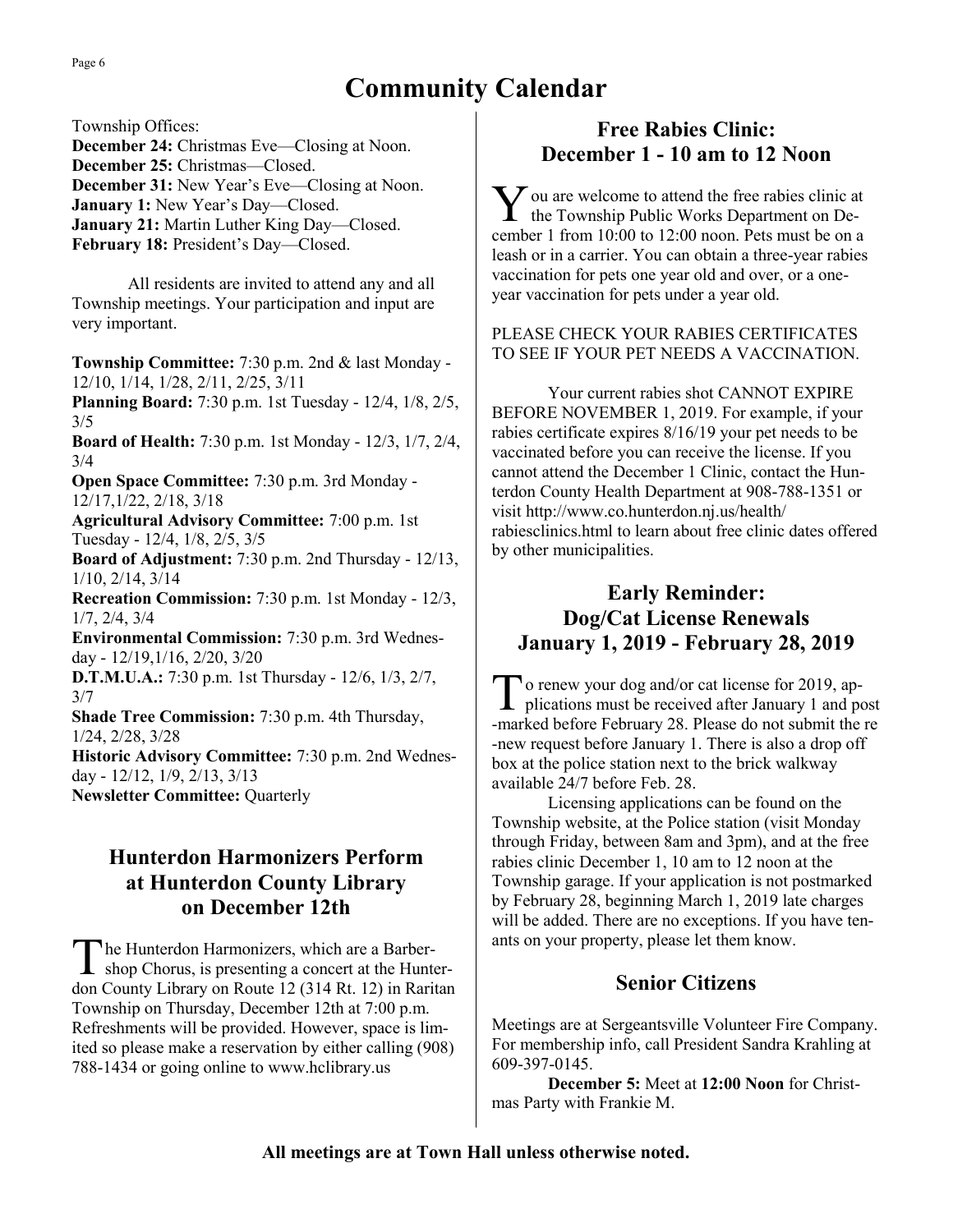## **Church Corner**

#### **Amwell Church of the Brethren**

40 Sandbrook Headquarters Rd, Stockton, NJ Tel: 609-397-4842 Web: www.amwell.org

Dec. 24 7:00pm: Christmas Eve service **Dec. 31:** Watch night service 8:00pm - 12:00am. Fun, fellowship, food and pray in the New Year.

**Wed night:** Bible study at 7:00pm. Come and journey through the book of Acts. **Friday night:** Youth group at 7:00pm **Sunday school:** 9:15 a.m. and worship service at 10:15am

Listen on Sunday mornings, 7:30am, on WDVR 89.7 fm to the previous week's message.

#### **Cornerstone Christian Church**

226 Locktown-Sergeantsville Rd, Stockton, NJ Tel: 908-237-5227 Web: www.ccc-hc.org Email: pastor-keith@ccc.hc.org

**Dec. 24 6:00pm:** Christmas Eve Candlelight Service

**Sunday Worship: Service at 10:30am Sunday School:** For all ages beginning at 9:15am

#### **Sandy Ridge Church**

47 Sandy Ridge Road Stockton NJ 08559 609-397-0371 Email: sandyridgechurchnj@gmail.com Facebook: Sandy Ridge Community American Baptist Church Web Site: https://sandyridgechurch.wixsite.com/srbc

**Worship:** Sunday mornings 11:00am **Sunday School:** Sunday mornings 11:00am **Bible Study:** Wednesdays 7:30pm **Choir:** Thursdays 7:30pm

**Dec. 2 12:00pm:** Church holiday sanctuary decorating and luncheon

**Dec. 23 11:00am:** Special holiday music during the worship service

**Dec. 24 7:30pm:** Candle Light Christmas Eve Service **March 2019:** Watch for information on our annual flea market.

Thank you to everyone who made our 200th anniversary celebration a huge success!

#### **Sergeantsville United Methodist Church**

624 Rosemont Ringoes Rd., Stockton, NJ (609) 397-2333 Follow us on Facebook Online at www.sergeantsvilleumc.com

**Dec. 19 7:00pm:** Longest Night service. This is a service of hope for those struggling to find joy and light in the Christmas season.

**Dec. 24 10:00pm:** Special Candlelight Christmas Eve Service.

**Advent Worship:** Each Sunday in Advent we will prepare to celebrate the announced coming of our Savior. Wonderful Advent and Christmas music will fill the sanctuary.

**Club 3:16:** Our elementary school youth group meets weekly every Thursday from 4 to 5 pm **Worship:** Sunday mornings at 10:00am

The Revs. David Mertz and Marissa van der Valk are both new to the church, and would welcome you to the life of the church wherever you are on life's journey.

## **Recycling Depot**

O pen every weekday from 8 a.m. to 3 p.m. at the Township Garage on Rt. 523. Call Recycling Coordinator Kathy Klink at 609-397-3240 Ext. 208 with any questions.

## **Breakfast at SVFC**

The Sergeantsville Volunteer Fire Company will continue its wonderful Sunday breakfasts into 2019. The he Sergeantsville Volunteer Fire Company will condates are January 20, February 17, March 24, April 21, and May 19. More dates in future newsletters. Breakfast runs from 7:30am to 11:30am.

The cost is \$8.00 per person, \$7.00 per person for active duty military and age 65 and over, \$4.00 for children aged 5 to 10, and children under 5 free.

### **SVFC Fishing and Flowers**

The Sergeantsville Volunteer Fire Company will hold<br>its Fishing Flea Market on Sunday, March 17, from he Sergeantsville Volunteer Fire Company will hold 9:00am to 3:00pm.

The SVFC will hold its Easter Flower Sale on Friday, April 19 and Saturday, April 20 from 9:00am to 5:00pm. Many varieties are on sale.

## **Support Local Businesses**

This holiday season, pleas<br>
es here in the Township. his holiday season, please support our local business